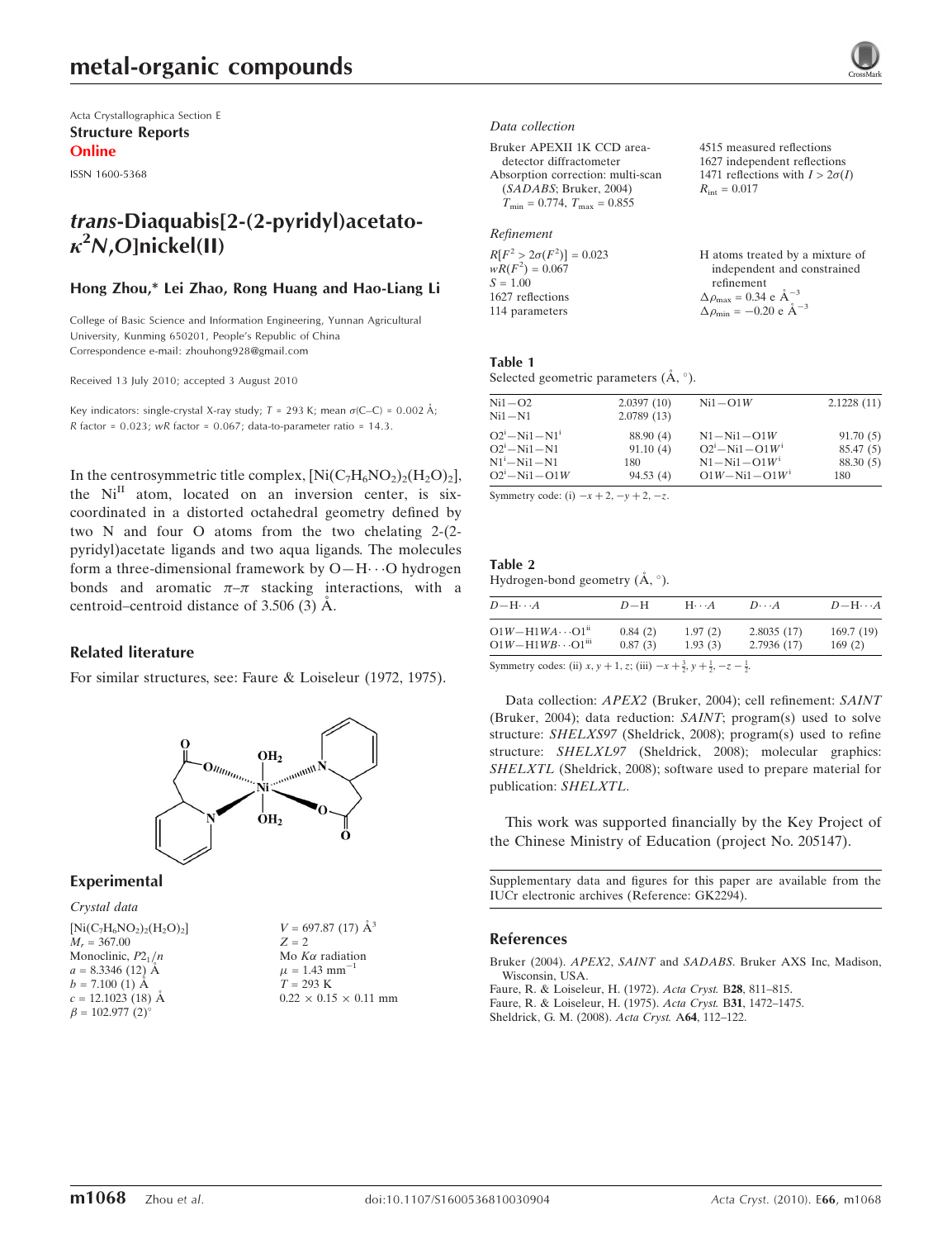# **supporting information**

*Acta Cryst.* (2010). E**66**, m1068 [https://doi.org/10.1107/S1600536810030904] *trans***-Diaquabis[2-(2-pyridyl)acetato-***κ***<sup>2</sup>** *N***,***O***]nickel(II)**

# **Hong Zhou, Lei Zhao, Rong Huang and Hao-Liang Li**

# **S1. Comment**

(2-Pyridinyl)acetic acid is a common ligand. Here we report the synthesis of  $\text{[Ni}(C_5H_4NCH_2CO_2)_2(\text{H}_2O)_2]$ , in which the Ni(II) ion coordination environment is the same as in  $[Zn(C,H_{\rm A}NCH_2CO_2)(H_2O_2)]$  reported earlier (Faure & Loiseleur,1972). The Zn and Ni complexes show a high degree of isostructurality.

As shown in Fig. 1, the Ni(II) coordination geometry can be considered as a distorted octahedral with N<sub>2</sub>O<sub>4</sub> donor set. Due to a special position of Ni(II), the complex molecule is centrosymmetric. The atoms N1, O2, N1<sup>i</sup>, O2<sup>i</sup> (symmetry code i:  $-x + 2$ ,  $-y + 2$ ,  $-z$ ) from the (2-pyridinyl)acetate ligand are located in the equatorial plane, while O1W and O1W<sup>i</sup> are in the axial positions. In the title complex the (2-pyridinyl)acetate anion acts as a chelating bidentate ligand.

Two kinds of intermolecular O—H···O hydrogen bonds (Table 1) were found which link the neighboring molecules into two dimensional layers parallel to the *ab* plane. The two-dimensional layers are assembled *via* weak aromatic *π*-*π* stacking interactions into three-dimensional network with a centroid-to-centroid distance of 3.506 (3) Å.

## **S2. Experimental**

All the chemicals and solvents used for the syntheses were of reagent grade and used without further purification.  $Ni(CH_3COO)_2.4H_2O$  (24.88 mg, 0.1 mmol) was dissolved in 5 ml of  $H_2O$ , while (2-pyridinyl)acetic acid (27.4 mg, 0.2 mmol) was dissolved in 5 ml of methanol at room temperature. The mixture was stirred for one hour. Pale-green single crystals of the title compound suitable for X-ray analysis were obtained by slow evaporation at room temperature for two weeks.

## **S3. Refinement**

The H atoms bonded to O1W atoms were located in a difference Fourier map and fully refined (positional and isotropic displacement parameters ). Other H atoms were calculated geometrically with C-H distances of 0.93-0.97 Å and were allowed to ride on the C atoms to which they were bonded with  $U_{iso}(H) = 1.2U_{eq}(C)$ .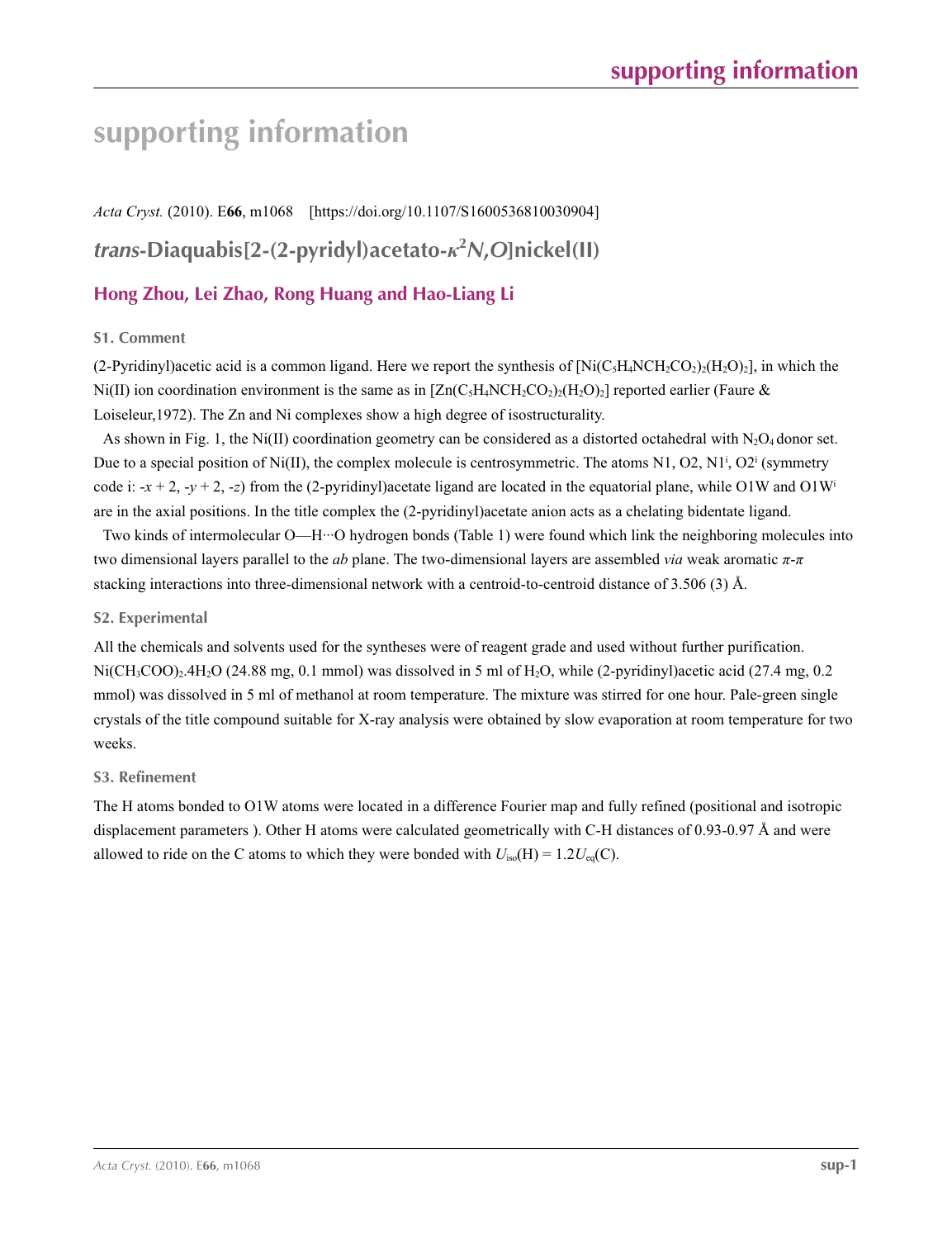

**Figure 1**

The molecular structure of the title complex with the atom-numbering scheme. Displacement ellipsoids are drawn at the 30% probability level. H-atoms have been omitted. Symmetry code for the atoms with the A label: 2-x, 2-y, -z.



**Figure 2**

Crystal packing diagram with hydrogen bonds shown by dashed lines.

*trans***-Diaquabis[2-(2-pyridyl)acetato-***κ***<sup>2</sup>** *N***,***O***]nickel(II)** 

| $b = 7.100(1)$ Å                   |
|------------------------------------|
| $c = 12.1023$ (18) Å               |
| $\beta$ = 102.977 (2) <sup>o</sup> |
| $V = 697.87(17)$ Å <sup>3</sup>    |
| $Z=2$                              |
|                                    |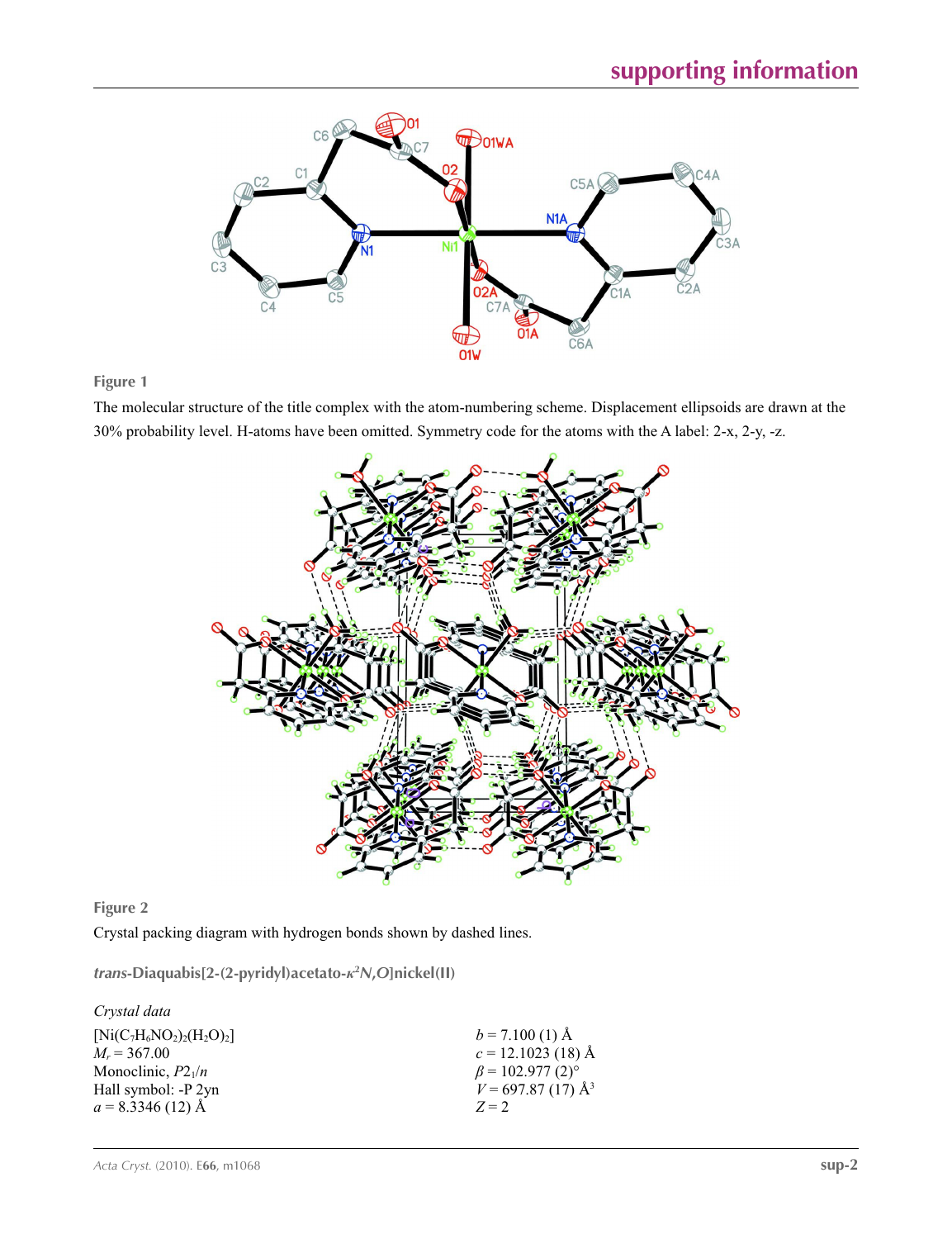$F(000) = 380$  $D_x = 1.746$  Mg m<sup>-3</sup> Mo *Kα* radiation, *λ* = 0.71073 Å Cell parameters from 804 reflections  $\theta$  = 3.1–27.8°

# *Data collection*

| Bruker APEXII 1K CCD area-detector       | 4515 measured reflections                                               |
|------------------------------------------|-------------------------------------------------------------------------|
| diffractometer                           | 1627 independent reflections                                            |
| Radiation source: fine-focus sealed tube | 1471 reflections with $I > 2\sigma(I)$                                  |
| Graphite monochromator                   | $R_{\rm int} = 0.017$                                                   |
| $\varphi$ and $\omega$ scans             | $\theta_{\text{max}} = 28.2^{\circ}, \theta_{\text{min}} = 2.7^{\circ}$ |
| Absorption correction: multi-scan        | $h = -10 \rightarrow 11$                                                |
| (SADABS; Bruker, 2004)                   | $k = -8 \rightarrow 9$                                                  |
| $T_{\min}$ = 0.774, $T_{\max}$ = 0.855   | $l = -16 \rightarrow 15$                                                |
|                                          |                                                                         |

# *Refinement*

| Refinement on $F^2$                             | Secondary atom site location: difference Fourier   |
|-------------------------------------------------|----------------------------------------------------|
| Least-squares matrix: full                      | map                                                |
| $R[F^2 > 2\sigma(F^2)] = 0.023$                 | Hydrogen site location: inferred from              |
| $wR(F^2) = 0.067$                               | neighbouring sites                                 |
| $S = 1.00$                                      | H atoms treated by a mixture of independent        |
| 1627 reflections                                | and constrained refinement                         |
| 114 parameters                                  | $w = 1/[\sigma^2(F_0^2) + (0.0413P)^2 + 0.1727P]$  |
| 0 restraints                                    | where $P = (F_o^2 + 2F_c^2)/3$                     |
| Primary atom site location: structure-invariant | $(\Delta/\sigma)_{\text{max}}$ < 0.001             |
| direct methods                                  | $\Delta \rho_{\text{max}} = 0.34 \text{ e A}^{-3}$ |
|                                                 | $\Delta \rho_{\rm min} = -0.20 \text{ e A}^{-3}$   |

 $\mu = 1.43$  mm<sup>-1</sup>  $T = 293 \text{ K}$ Block, pale-green  $0.22 \times 0.15 \times 0.11$  mm

# *Special details*

**Experimental**. Refinement of  $F^2$  against ALL reflections. The weighted *R*-factor  $wR$  and goodness of fit S are based on  $F^2$ , conventional *R*-factors *R* are based on F, with F set to zero for negative  $F^2$ . The threshold expression of  $F^2$ 2sigma(F2 ) is used only for calculating *R*-factors(gt) *etc*. and is not relevant to the choice of reflections for refinement. *R*factors based on F<sup>2</sup> are statistically about twice as large as those based on F, and R– factors based on ALL data will be even larger.

**Geometry**. All e.s.d.'s (except the e.s.d. in the dihedral angle between two l.s. planes) are estimated using the full covariance matrix. The cell e.s.d.'s are taken into account individually in the estimation of e.s.d.'s in distances, angles and torsion angles; correlations between e.s.d.'s in cell parameters are only used when they are defined by crystal symmetry. An approximate (isotropic) treatment of cell e.s.d.'s is used for estimating e.s.d.'s involving l.s. planes.

| Fractional atomic coordinates and isotropic or equivalent isotropic displacement parameters $(\hat{A}^2)$ |  |  |  |
|-----------------------------------------------------------------------------------------------------------|--|--|--|
|                                                                                                           |  |  |  |

|                | $\boldsymbol{x}$ | v           | z              | $U_{\rm iso}*/U_{\rm eq}$ |  |
|----------------|------------------|-------------|----------------|---------------------------|--|
| Ni1            | 1.0000           | 1.0000      | 0.0000         | 0.01966(10)               |  |
| O1             | 0.73292(15)      | 0.53276(15) | $-0.14497(10)$ | 0.0320(3)                 |  |
| O1W            | 0.87262(14)      | 1.17222(17) | $-0.13481(9)$  | 0.0315(2)                 |  |
| H1WA           | 0.820(2)         | 1.274(3)    | $-0.1354(18)$  | $0.046(6)$ *              |  |
| H1WB           | 0.838(3)         | 1.115(4)    | $-0.199(2)$    | $0.072(7)$ *              |  |
| O <sub>2</sub> | 0.89799(12)      | 0.77910(14) | $-0.09898(9)$  | 0.0275(2)                 |  |
| N <sub>1</sub> | 0.79922(16)      | 0.99744(14) | 0.07548(10)    | 0.0221(3)                 |  |
| C <sub>1</sub> | 0.70767(17)      | 0.8430(2)   | 0.08078(11)    | 0.0238(3)                 |  |
| C2             | 0.56827(18)      | 0.8517(2)   | 0.12662(12)    | 0.0302(3)                 |  |
| H2A            | 0.5061           | 0.7438      | 0.1297         | $0.036*$                  |  |
|                |                  |             |                |                           |  |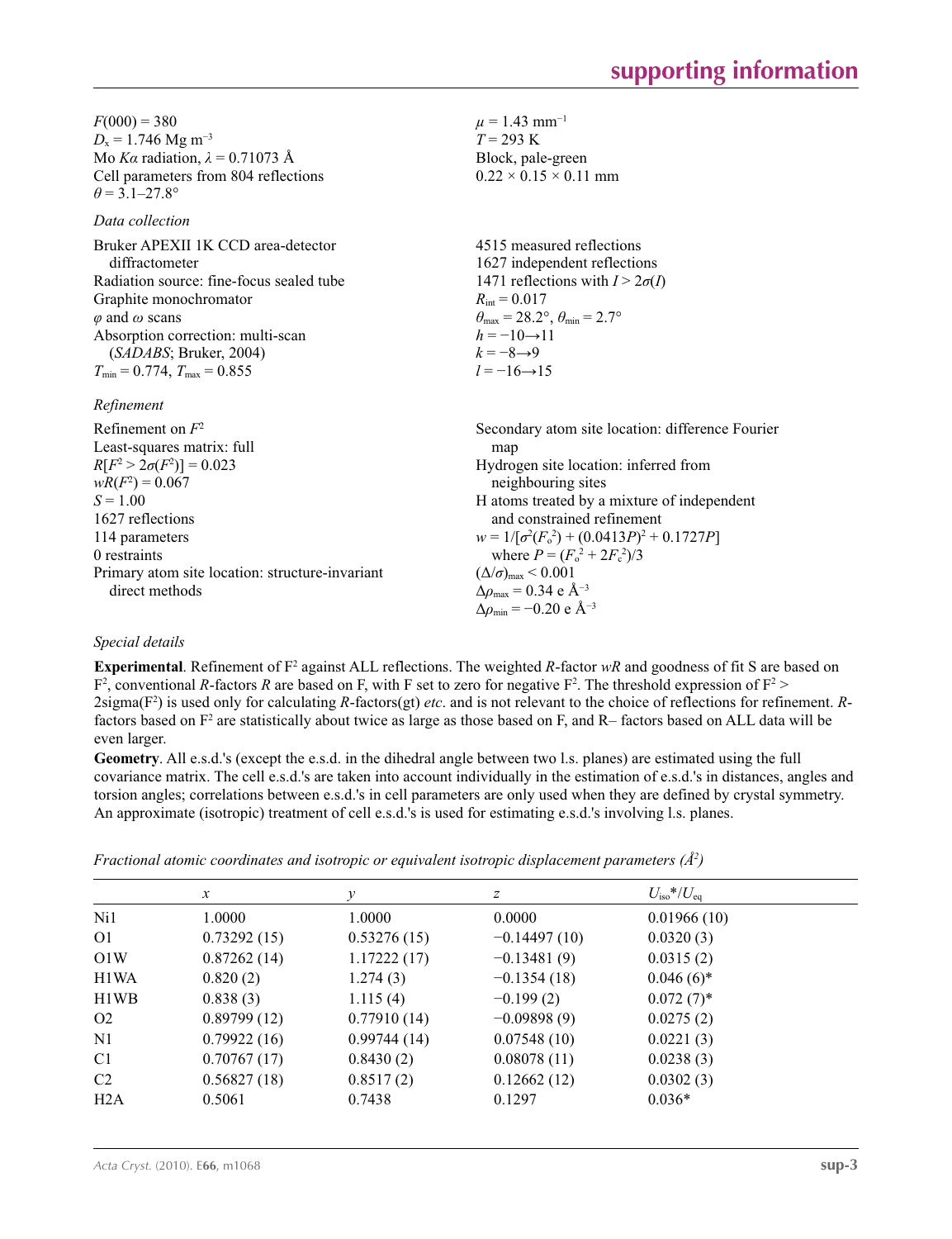| C <sub>3</sub>   | 0.5230(2)   | 1.0201(2)   | 0.16721(14)    | 0.0331(4) |
|------------------|-------------|-------------|----------------|-----------|
| H <sub>3</sub> A | 0.4307      | 1.0270      | 0.1983         | $0.040*$  |
| C <sub>4</sub>   | 0.61676(17) | 1.1788(2)   | 0.16100(13)    | 0.0313(3) |
| H <sub>4</sub> A | 0.5885      | 1.2946      | 0.1871         | $0.038*$  |
| C <sub>5</sub>   | 0.75331(17) | 1.1610(2)   | 0.11506(12)    | 0.0272(3) |
| H <sub>5</sub> A | 0.8168      | 1.2676      | 0.1113         | $0.033*$  |
| C <sub>6</sub>   | 0.76151(18) | 0.6580(2)   | 0.04071(12)    | 0.0277(3) |
| H <sub>6</sub> A | 0.6757      | 0.5660      | 0.0412         | $0.033*$  |
| H <sub>6</sub> B | 0.8592      | 0.6165      | 0.0950         | $0.033*$  |
| C7               | 0.79960(16) | 0.65785(18) | $-0.07716(11)$ | 0.0229(3) |

*Atomic displacement parameters (Å2 )*

|                | $U^{11}$    | $L^{22}$    | $U^{33}$    | $U^{12}$      | $U^{13}$    | $U^{23}$      |
|----------------|-------------|-------------|-------------|---------------|-------------|---------------|
| Ni1            | 0.02185(15) | 0.01823(15) | 0.01945(15) | $-0.00105(8)$ | 0.00579(10) | $-0.00173(8)$ |
| 01             | 0.0420(7)   | 0.0236(5)   | 0.0281(6)   | $-0.0050(4)$  | 0.0029(5)   | $-0.0058(4)$  |
| O1W            | 0.0397(6)   | 0.0257(6)   | 0.0263(6)   | 0.0069(5)     | 0.0012(5)   | 0.0001(4)     |
| O <sub>2</sub> | 0.0320(5)   | 0.0251(5)   | 0.0268(5)   | $-0.0052(4)$  | 0.0099(4)   | $-0.0056(4)$  |
| N <sub>1</sub> | 0.0236(6)   | 0.0223(6)   | 0.0203(6)   | 0.0003(4)     | 0.0049(5)   | $-0.0012(4)$  |
| C <sub>1</sub> | 0.0261(7)   | 0.0270(8)   | 0.0173(6)   | $-0.0018(5)$  | 0.0030(5)   | 0.0007(5)     |
| C <sub>2</sub> | 0.0271(7)   | 0.0385(9)   | 0.0247(7)   | $-0.0067(6)$  | 0.0055(6)   | 0.0014(6)     |
| C <sub>3</sub> | 0.0244(7)   | 0.0487(10)  | 0.0276(8)   | 0.0015(6)     | 0.0087(6)   | $-0.0019(6)$  |
| C4             | 0.0297(7)   | 0.0367(8)   | 0.0274(7)   | 0.0063(6)     | 0.0064(6)   | $-0.0068(6)$  |
| C <sub>5</sub> | 0.0284(7)   | 0.0251(7)   | 0.0279(7)   | 0.0006(6)     | 0.0060(6)   | $-0.0037(6)$  |
| C <sub>6</sub> | 0.0360(8)   | 0.0212(7)   | 0.0265(7)   | $-0.0050(6)$  | 0.0082(6)   | 0.0008(5)     |
| C7             | 0.0255(6)   | 0.0179(7)   | 0.0240(6)   | 0.0035(5)     | 0.0028(5)   | $-0.0009(5)$  |

*Geometric parameters (Å, º)*

| $Ni1 - O2$                    | 2.0397(10) | $C2-C3$     | 1.378(2)   |
|-------------------------------|------------|-------------|------------|
| $Ni1 - N1$                    | 2.0789(13) | $C2-H2A$    | 0.9300     |
| $Ni1 - O1W$                   | 2.1228(11) | $C3-C4$     | 1.383(2)   |
| $O1-C7$                       | 1.2515(17) | $C3$ —H3A   | 0.9300     |
| O1W-H1WA                      | 0.84(2)    | $C4 - C5$   | 1.380(2)   |
| $O1W - H1WB$                  | 0.87(3)    | $C4 - H4A$  | 0.9300     |
| $O2-C7$                       | 1.2572(17) | $C5 - H5A$  | 0.9300     |
| $N1 - C5$                     | 1.3444(17) | $C6-C7$     | 1.5294(19) |
| $N1 - C1$                     | 1.3454(17) | $C6 - H6A$  | 0.9700     |
| $C1-C2$                       | 1.397(2)   | $C6 - H6B$  | 0.9700     |
| $C1-C6$                       | 1.503(2)   |             |            |
| $O2^{i}$ -Ni1-N1 <sup>i</sup> | 88.90 (4)  | $C1-C2-H2A$ | 120.0      |
| $O2^i$ -Nil-N1                | 91.10(4)   | $C2-C3-C4$  | 118.97(15) |
| $N1^i$ — $Ni1$ — $N1$         | 180        | $C2-C3-H3A$ | 120.5      |
| $O2^i$ -Nil- $O1W$            | 94.53(4)   | $C4-C3-H3A$ | 120.5      |
| $N1 - N11 - O1W$              | 91.70(5)   | $C5-C4-C3$  | 118.35(14) |
| $O2^i$ -Ni1- $O1W^i$          | 85.47(5)   | $C5-C4-H4A$ | 120.8      |
| $N1 - N11 - O1W$              | 88.30(5)   | $C3-C4-H4A$ | 120.8      |